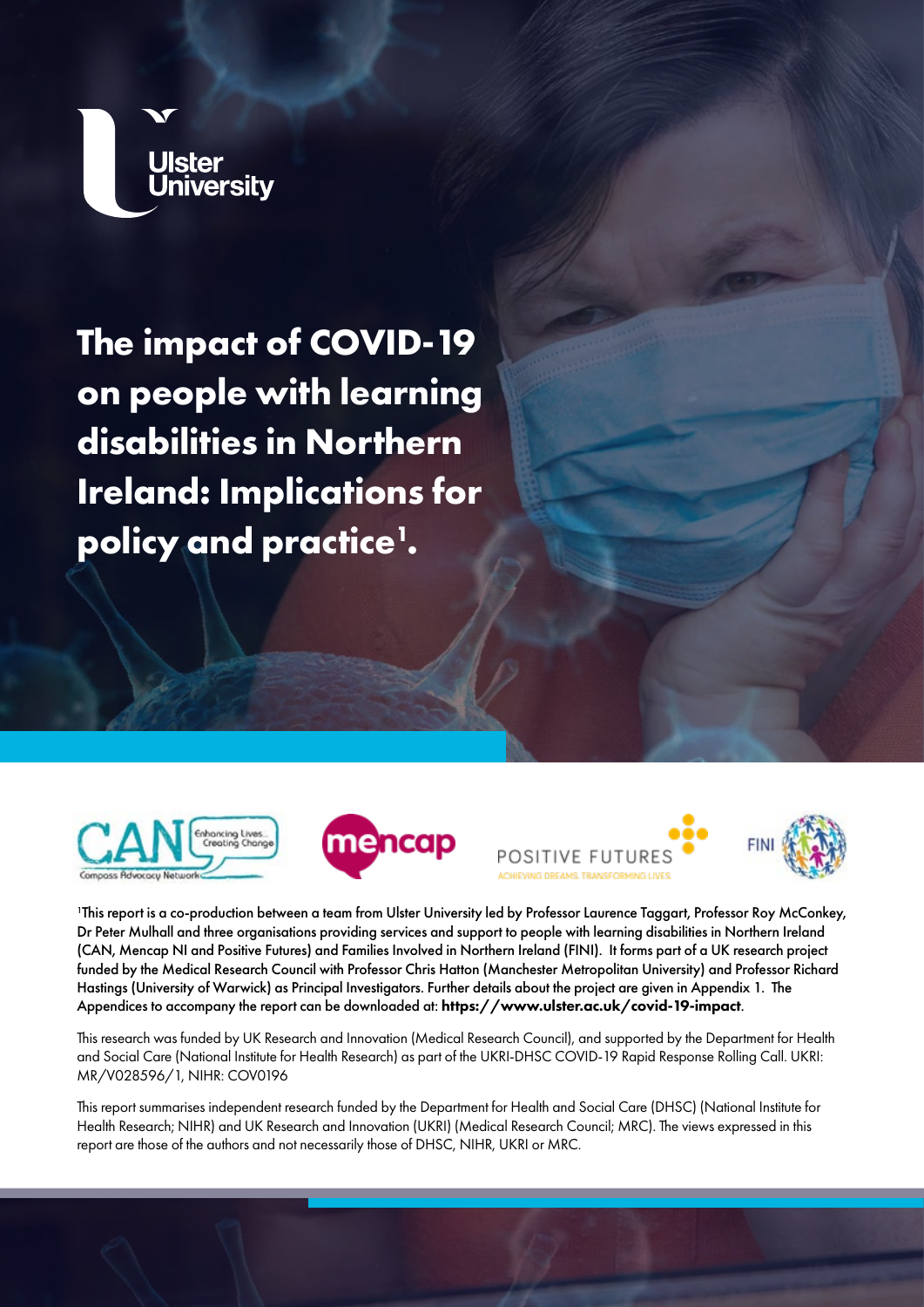#### **Overview**

People with learning disabilities were more affected than other citizens in Northern Ireland by COVID-19 and by the actions taken by Government and statutory services.

They continue to experience many restrictions in accessing health and social care supports. These have not resumed to pre-COVID-19 levels.

Many family carers were left unsupported for many months with the sudden closure of day centres and respite services. Where services have resumed, they are not getting the same level of support they had before the pandemic.

Creative responses evolved during the pandemic which reinforce the need to urgently transform the policy and practices around learning disability services in Northern Ireland.

Action is needed by Government to address two immediate risks: further curtailment of health and social care services due to winter pressures in health services, and the difficulties in recruiting and retaining social care staff.

Government and service providers may soon face accusations of infringing the human rights of people with learning disabilities and of discriminatory practices.

### 1.0 Learning Disability in Northern Ireland

Children and adults with marked learning disabilities form around 1% of the Northern Ireland population; some 18,000 persons in all. Their need for additional health, social care and educational support is well recognised. Around 6% to 7% of the NI Department of Health budget is spent on learning disability services.

Most people with learning disabilities live with family carers; more so than in other parts of the UK and Ireland. Although more people are being supported to live in their own homes with people of their choosing, sizable numbers continue to live in group living schemes, residential care and nursing homes; more so than in other parts of the UK.

Although many adult persons with learning disabilities aspire to having an ordinary lifestyle - combining work, further education and training, alongside friendships and leisure pursuits - attendance at large day centres has been the dominant form of post-school provision; more so than in other parts of the UK.

The Bamford Review published their Equal Lives report 15 years ago. It detailed new policies for learning disability services and support for family carers. Although the recommendations were accepted by Government and Actions Plans were developed, many of their recommendations have yet to be fully implemented. Many people with learning disabilities still live in hospitals, in congregated residential settings, attend day centres with few in any form of employment and family carers getting less support.

Most people in Northern Ireland are still supported by statutory health and social care services with the private sector providing many of the residential and nursing home placements. Although the voluntary and community sectors have been to the fore in providing innovative, person-centred services, this has been for a relatively small proportion of service-users.

*People with learning disabilities in Northern Ireland were disadvantaged even before COVID-19 and were put at greater risk from it because of the way services are delivered.*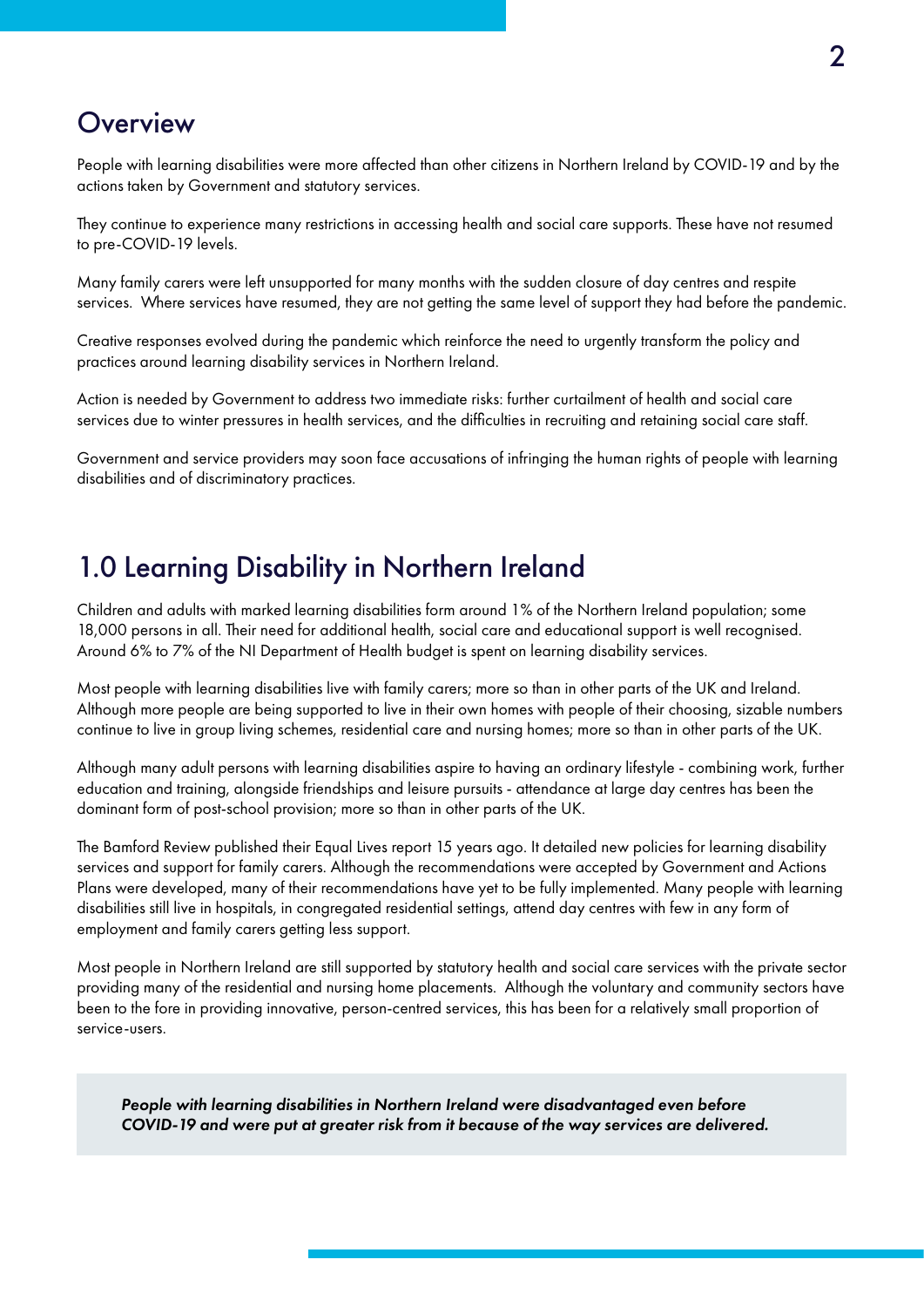## 2.0 Research into the impact of COVID-19 on people with learning disabilities

Internationally a growing number of research studies have been undertaken into the impact of COVID-19 (see Appendix 2 for a review). Countries faced similar challenges with three dominant themes being How to Prevent, How to Mitigate, and How to Treat/Manage:

- Prevention/Protection: The provision of accessible, appropriate, and consistent information, e.g., maintaining social distancing, access to Personal Protective Equipment, shielding, track and trace, COVID-19 testing, access to vaccines, and training for support staff and persons with learning disabilities in infection control.
- Mitigation: making reasonable adjustments both to where people live, and to community healthcare/clinical practices; and the use of technology as a pandemic-response strategy.
- Treatment/Management: Access to acute hospitals and lifesaving equipment, stopping Do Not Resuscitate notices, individualised care plans and hospital passports, family/paid carers to support people in hospitals; and use of telehealth in clinical care.

In all countries, Governments found the money to expedite and implement changes in acute health services and infection control initiatives allied to new forms of community support. A great deal was achieved, and much learning has been gained in handling any future public health emergencies.

However, the primary focus was on responses to COVID-19 in acute hospitals and in public health strategies. Little consideration appears to have been given to the impact these measures would have on the social support needs of people with learning disabilities and their family carers.

Moreover, their additional health needs were largely ignored. Consequently, in England people with learning disabilities were six times more likely than their peers to die from COVID-19 and those with Down Syndrome, 12 times more likely. Those living in congregated settings were more likely to catch COVID-19 than those in community settings or living with families. However comparable data for Northern Ireland is not available.

There is growing international concern that the human rights of persons with learning disabilities continue to be infringed by actions taken during the COVID-19 pandemic. Also, reforms are needed to reduce the health inequalities they currently experience which exacerbated their vulnerability to COVID-19.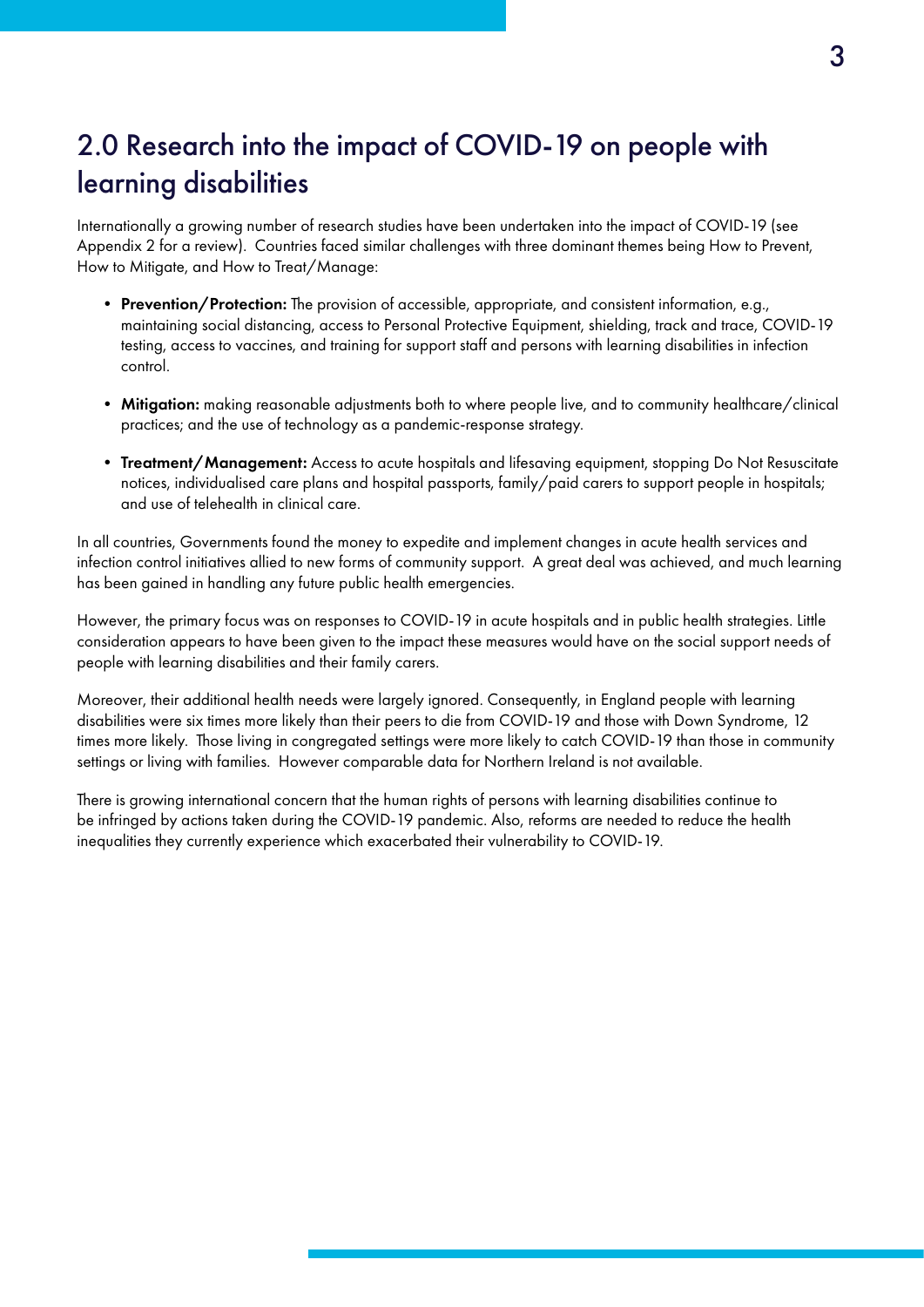### About this study

*As a parent of a learning-disabled adult of 43 years, after 20 years of managing his independent living arrangements and personal assistants, my husband and I found ourselves in March 2020 bringing him back to live with us. He had a shielding letter from his GP from the outset, so life has not been the same since.* 

*This COVID-19 project has been invaluable in assuring us as a family that we were facing the same risks and challenges even though experience was varied and responded to in so many different ways. It has been a unique opportunity to hold a mirror to a special population enduring and emerging from a catastrophe that may have changed their lives forever.* 

*It has been strangely comforting to share in this gathering of knowledge. The manner in which the questions evolved to match a changing environment and widened to capture our perception of how our world is changing, reveals not just our realism about the future but our optimism about a better life for our family members.* 

Words of a family carer: FINI

Current research studies have been based primarily on administrative data and the views and experiences of professional staff. A consortium of 22 UK researchers received funding from the Medical Research Council to hear how adult persons with learning disabilities in the four UK nations had been affected by COVID-19 and to examine if the restrictions had reduced for them.

The primary aim of the project was:

*'To identify the wellbeing, health, and social effects of the COVID-19 pandemic, including social restrictions and changes to how adults with learning disabilities were supported across the UK and to determine changes that occurred over nine months.'* 

In all, 621 persons with mild and moderate learning disabilities were recruited (127 in Northern Ireland<sup>2</sup>) and individually interviewed by telephone or Zoom. The interviews started in December 2020 (just as restrictions were easing) and were repeated in April 2021 and August 2021.

Also 378 carers of persons with more severe or profound learning disability (62 in Northern Ireland) completed an online questionnaire on three occasions. In all, information was initially gathered on 999 persons.

This is one of the largest studies involving people with learning disabilities and family carers to date. See Appendix 1 for further details of the study.

The main fndings are presented below with further details given in Appendix 3. In general, the same pattern of results was found across the four nations although ongoing analyses will highlight any signifcant differences pertinent to Northern Ireland.

<sup>2</sup> Northern Ireland was over-represented in the total UK sample based on its population.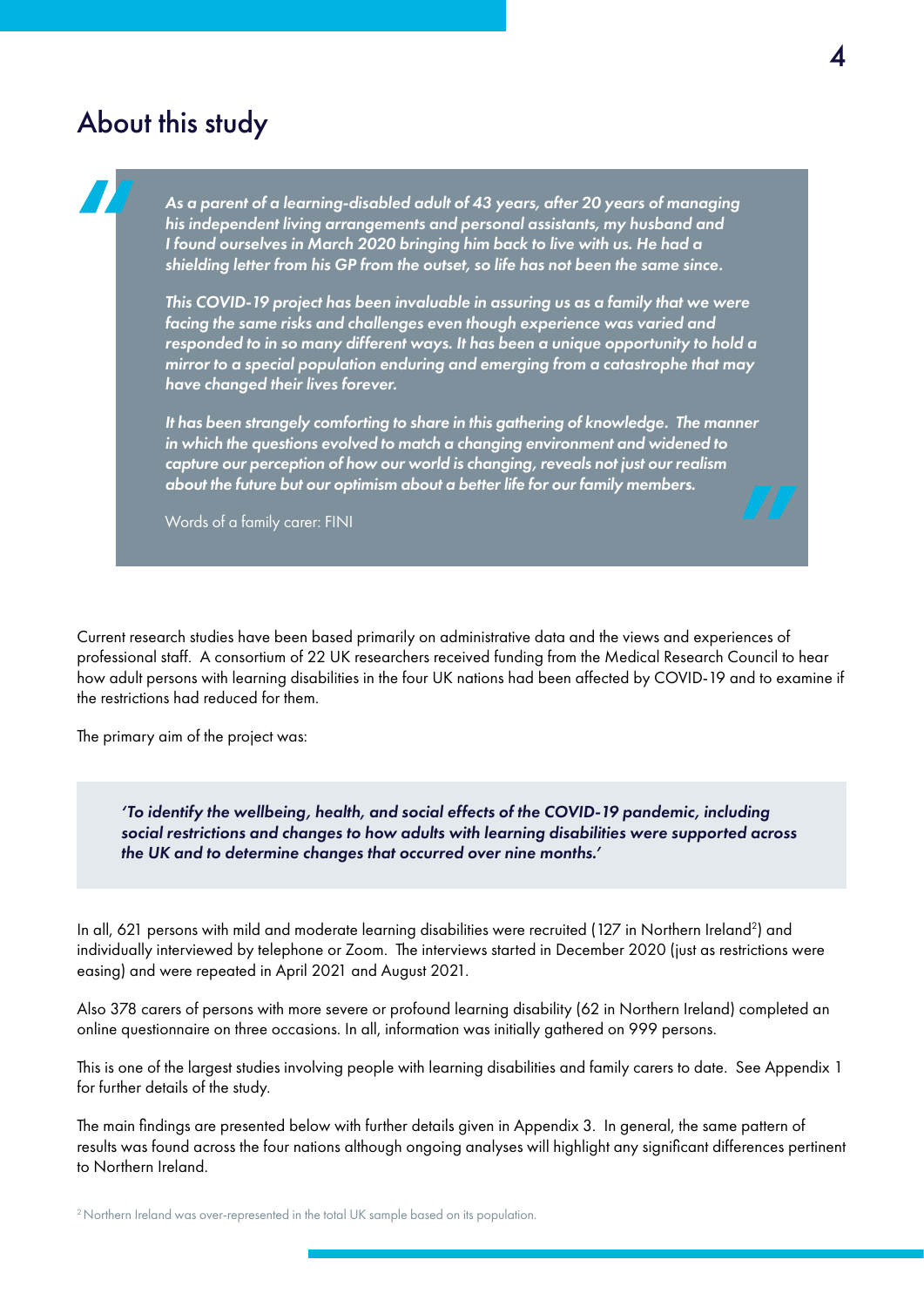### 3.0 Research Findings

A summary of the key fndings is presented under pertinent themes.



### 3.1 COVID-19 Infections

Over half of all persons with learning disabilities had underlying health conditions that were of concern if they caught COVID-19. The most common were asthma and epilepsy.

People with learning disabilities contracted COVID-19 at a younger age, developed more severe symptoms and were at greater risk of hospitalisation with a higher mortality rate compared to the general population.

During 2020, just over 6% of people with learning disabilities had tested positive for COVID-19: the same percentage as for the total cumulative prevalence of people in the UK in the year. A further 4% thought they had COVID-19.

Of those testing positive or thought to have COVID-19, one in seven were hospitalised.

In all, 13% had some-one close to them that had died.

*People with learning disabilities experienced COVID-19 at least to the same extent as the general population with some more severely affected and a higher mortality rate.* 

3 The Appendices that accompany the report can be downloaded at: <https://www.ulster.ac.uk/covid-19-impact>)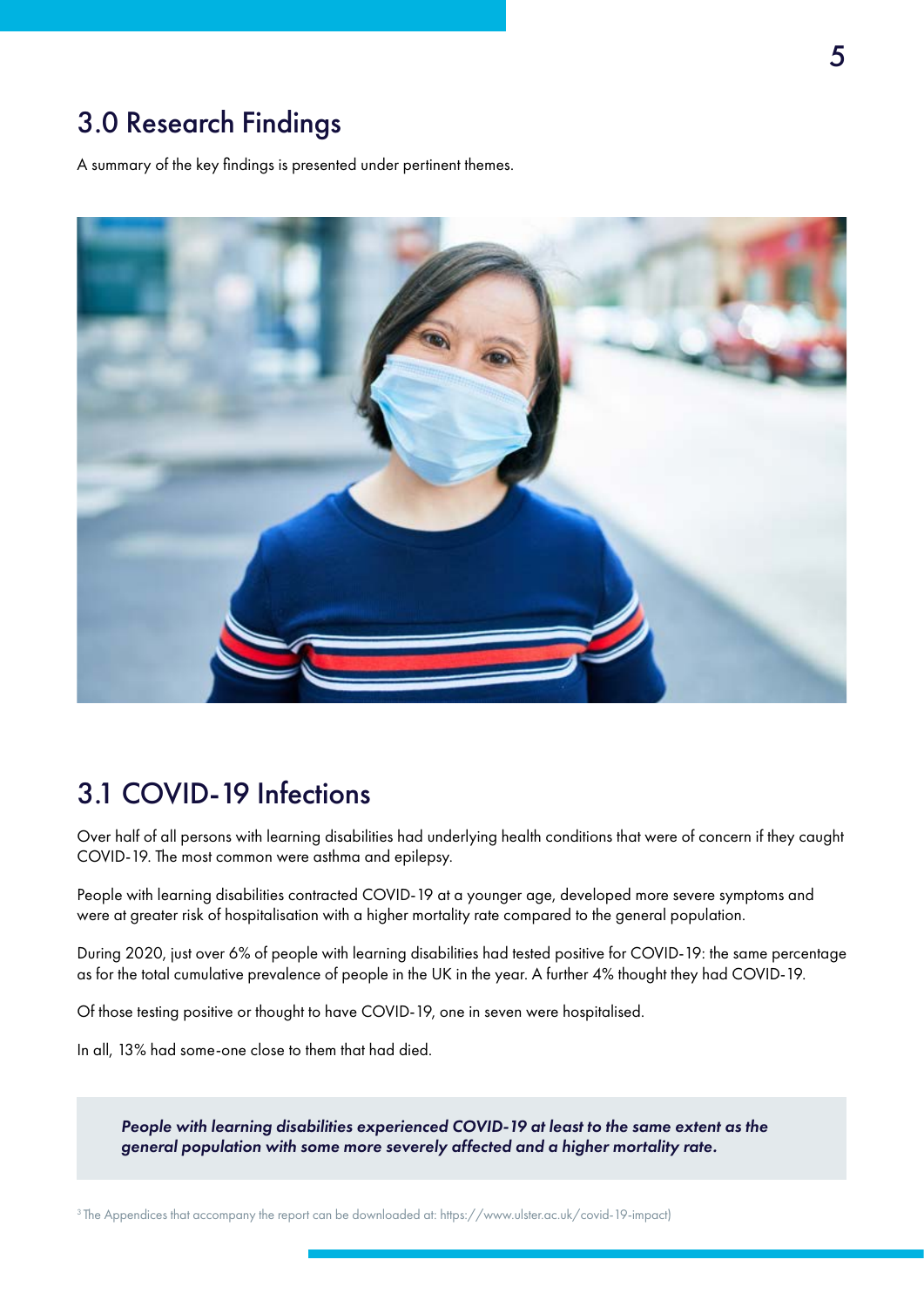### 3.2 Compliance with COVID-19 regulations

*There were pictures that explained to wash your hands and wear a mask. The pictures helped yeah. We knew how to be safe outside by wearing a mask and using hand sanitizer.* 

*The staff gave me an easy read document about the COVID-19 vaccine.* 

*I realised if I did not get it, I would have been more at risk due to some of my underlying conditions.* 

*Staff could not have done anymore to help me understand COVID-19 – we were all in a diffcult situation where rules kept changing – staff kept me updated but sometimes staff were confused themselves about rules and restrictions – but they did remarkably well in very diffcult circumstances, they couldn't have done anymore.* 

Words from adults with learning disabilities about their COVID-19 experience: Positive Futures

During 2020 around one third of people had been tested for COVID-19: a higher percentage than the general population (20%). Just over one in ten tests were positive: a similar proportion to the general population. In August 2021, around 40% of people with learning disabilities reported having a COVID-19 test in the past four weeks.

Eight out of nine persons with milder learning disabilities wore a face mask when out. In August 2021, three quarters reported that mask wearing, and social distancing should be maintained even when restrictions were lifted.

In 2020, over four in fve people stated they would take the vaccine if offered and by August 2021, 96% had been vaccinated with 86% willing to take a booster jab.

In August 2021, around 85% of persons reported it should be compulsory for support staff to be vaccinated.

One third of persons with milder learning disabilities had shielded at some point in 2020 which rose to over half with those who had more severe disabilities. These are much higher percentages than for a similar aged general population. By August 2021, the percentage shielding had dropped to less than 10%.

One quarter of persons with milder forms of learning disability had downloaded the COVID-19 App for their country and were using it. Although nearly all persons or their carers had access to a mobile device, many had not downloaded or used the App.

*People with learning disabilities have been responsible citizens in complying with public health advice.* 

*People with learning disabilities have diffculties accessing technology.*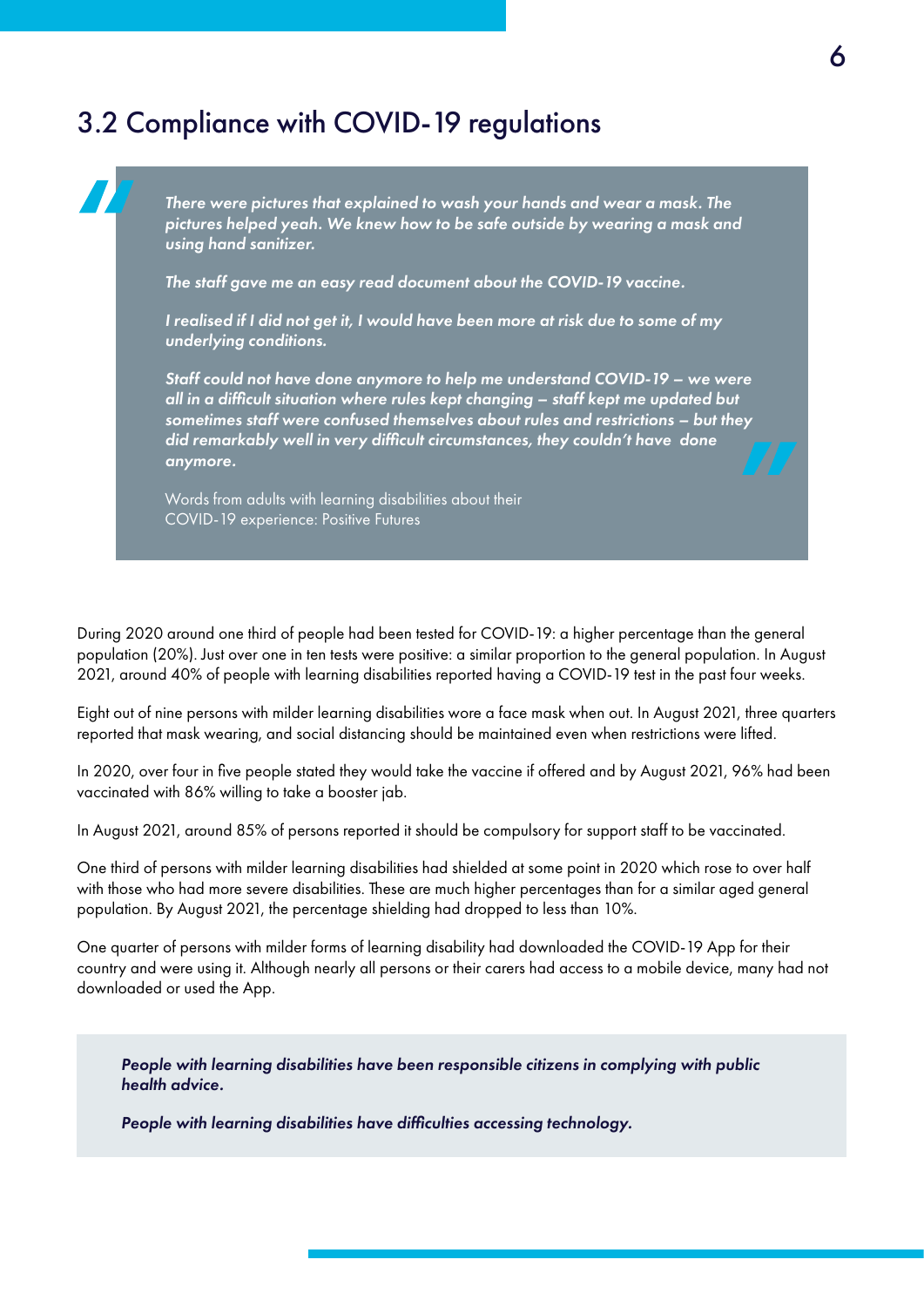

## 3.3 The impact on people's health

Nearly two in fve people with learning disabilities rated their health as being 'OK' or 'not good' in 2020. This was still the case in August 2021.

Family carers considered that for nearly one third of persons with more severe disabilities, their health had worsened since the start of the pandemic.

In 2020, nearly two-thirds of people with learning disabilities reported feeling angry or frustrated, sad, or down, and worried or anxious at least some of the time over the last four weeks. By August 2021 this proportion still remained high at 60%.

Just under half of people who usually receive an annual health check, had not had one in 2020. By August 2021, this had risen to over 50%.

In 2020, around half of persons who regularly saw their GP, reported seeing them less with contacts mostly by phone. People also saw less of their community nurses, psychiatrists/psychologists/counsellors and therapists.

Around one quarter of persons had planned medical tests or hospital appointments cancelled in 2020.

The physical health and emotional wellbeing of people with a learning disability has not improved as restrictions have lifted.

Their access to health services continues to be limited.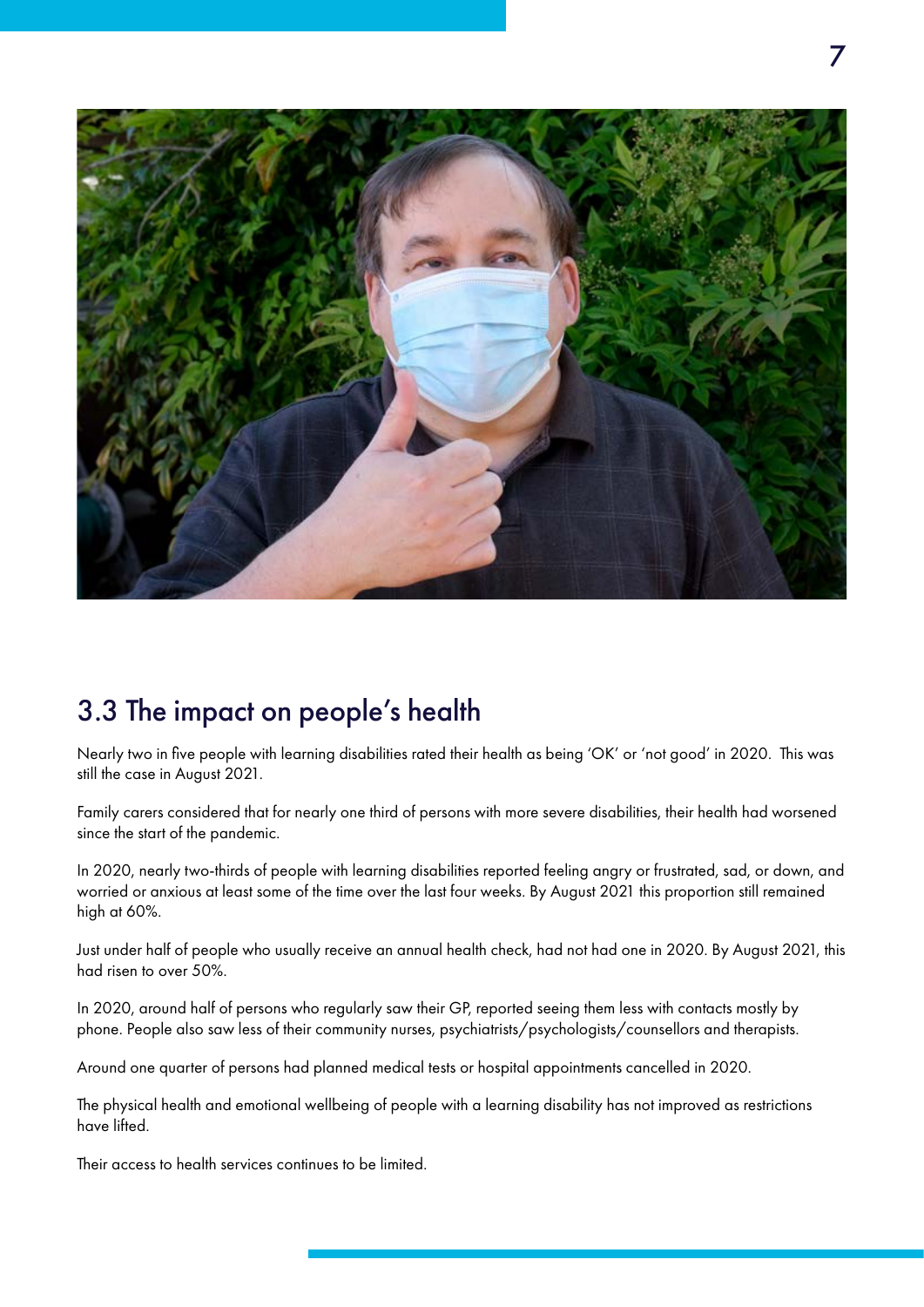### 3.4. Impact on social relationships



During 2020, 70% of people living in supported accommodation or residential care were not allowed by service providers to have visitors into their home. This was also the case for 20% of people living with families or in their own accommodation. By August 2021, around 5% of persons with a milder learning disability still had restrictions placed upon them but these restrictions rose to 25% of those with more severe disabilities.

Two-thirds of persons with severe or profound learning disabilities were reported by carers to have reacted negatively to visitor restrictions: isolation, boredom, frustration, and confusion about why things had changed.

Over 60% of people with a milder learning disability no longer took part in any community activities (e.g., community groups, shopping, cafes) in 2020 but this rose to 85% for those with more severe disabilities. Others reported using community activities less than before COVID-19. By August 2021, around 50% were still not using community activities.

For the small number of people with learning disabilities who had paid work prior to COVID-19, just over 50% were still at work at the end of 2020. Likewise, only 30% of those who had been doing voluntary work were still active. By August 2021, fewer than 30% had paid work and only 10% were undertaking voluntary work.

In 2020, when people with learning disabilities were asked about what would make their lives better right now, participants responded for COVID-19 to go away, or everyone got vaccinated, this would make their lives better. Other responses included spending more time with family and friends, going out to do different things, to get back to work, or have increased hours at work, and going on holiday.

In August 2021, people were looking forward to everyday things like being able to go out again, seeing family, friends, and partners. Some people wanted to go on holiday but just over one in ten had been able to do so.

In August 2021, fewer than 5% of persons reported that their lives had got back to normal and another 10% felt it could happen by the end of 2021.

*The social lives of people with learning disabilities were severely restricted during COVID-19 and have yet to fully recover.*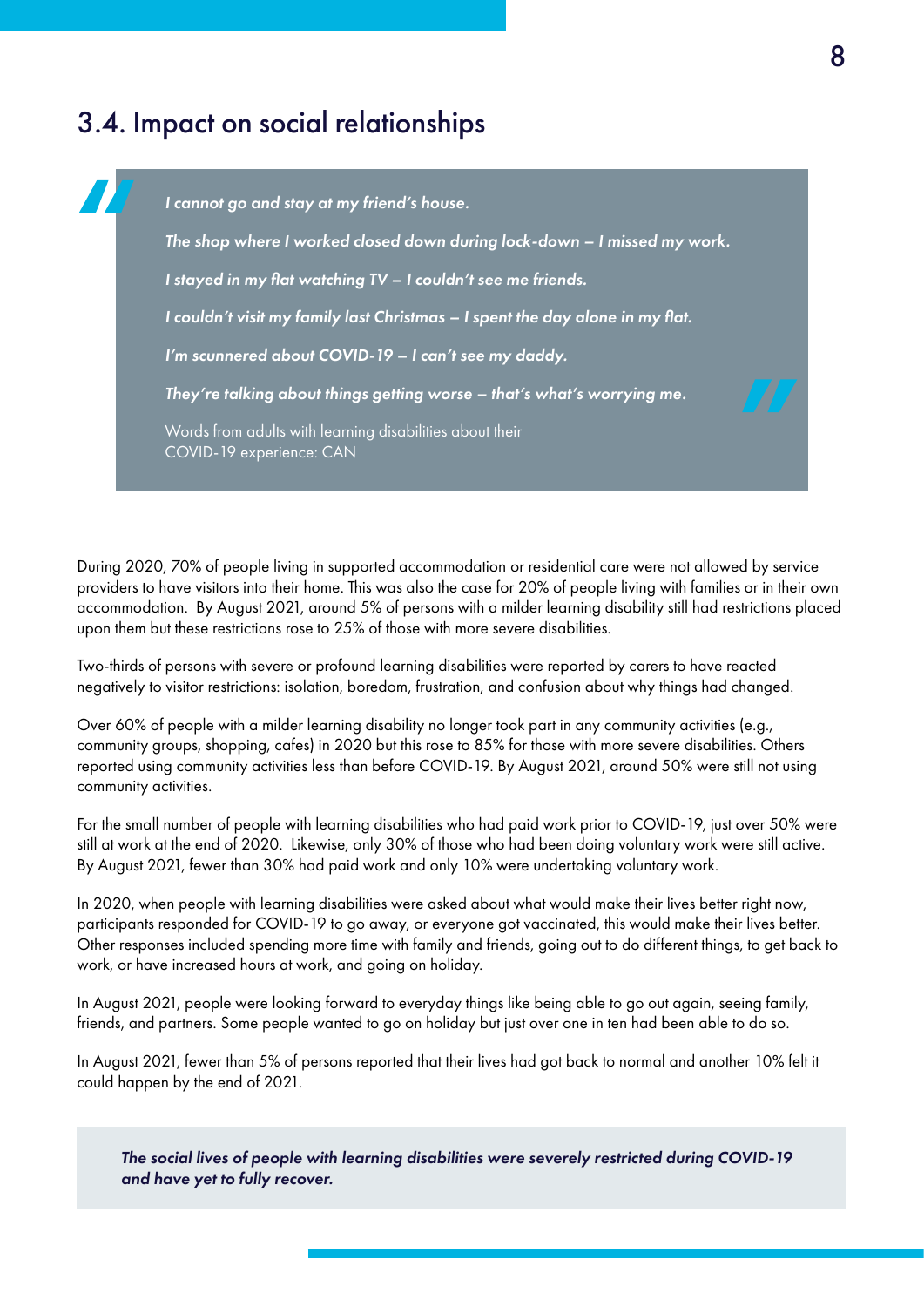*I would like someone to help me get out of the house and deal with my fears.* 

*Gateway club has stopped, church has stopped, my sister is not allowed into the supported living scheme to visit me. I am not allowed to go out for a walk with my sister.* 

*See my girlfriend – have not seen her since after Christmas.* 

*I wish I could see my family as I have not seen them in about a year.* 

 *See my friends and family... hugs, loads of hugs, see friends more, and travel.* 

The words of the N Ireland adults with learning disabilities interviewed during the COVID-19 study

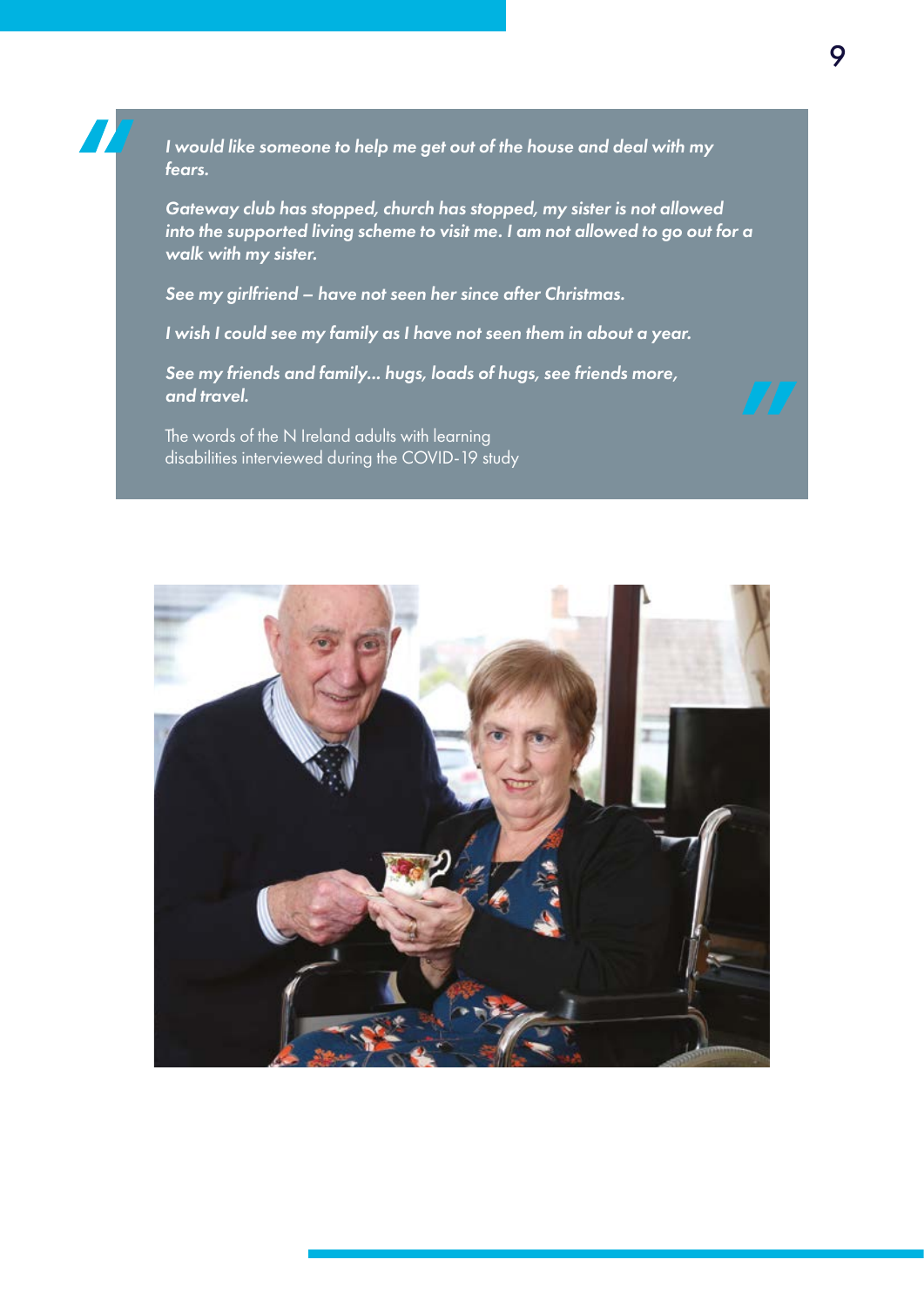#### 3.5 Access to supports

*If anyone had said that our son would be without his support services for up to 6 months, we would have thrown the towel in straight away. However, in the initial phase everyone was in the same boat and we just had to get on with it. After 19 months with limited return of services, we have made it clear to the Trust that we need to be looking for long term care for our son outside the family home. Detailed plans on how services will be returned was promised by the Health Minister, but we are still to be informed on any details.* 

*I have never felt so powerless and distressed than when I had to peer through a Perspex panel to see our daughter. I appreciate all the efforts by staff to keep her and the other residents safe during this devastating time, but my biggest regret is ever letting her leave the family home to live in a nursing home. She no longer attends her day centre or can come home at the weekends. I am 83 and my husband is 90 and I think this has been the worst thing we have ever had to cope with. We worry so much about her future. Will we ever be able to take her home again?* 

*I feel totally drained doing 24/7 care. There is no letup; no time to regain a few hours rest. This has been constant, unbroken care. I am feeling the strain of the restrictive measures and limitations and feel isolated being at home alone with my daughter. I cannot afford to pay anyone to give me a break. But I can't impose on other friends any longer. This is having a fnancial impact as well as emotional and mental.* 

*I feel that the Trusts/Government is making me do more than I am physically or mentally capable of and it is abusive.* 

Words of family carers from FINI

For people with learning disabilities who had received day services prior to COVID-19, 57% no longer received any statutory day services and a further 35% had a reduced service.

By August 2021, around one quarter had attended a day service in the last four weeks but for the majority of persons this was a reduced service of between 1 to 3 days.

For those who had attended Further Education Colleges, 50% no longer attended and 40% had a reduced hours.

For those who had received short (respite) breaks, 60% had none in 2020 and 45% had a reduction in their breaks. By August 2021, fewer than one in five had received a short break in the last four weeks.

For those with milder learning disabilities, half no longer had visits from their social worker, and this rose to nearly three-quarters for those with more severe disabilities. By August 2021, one quarter reported having contact with social workers; mainly by telephone.

*The support from statutory services available to people with learning disabilities disappeared or were markedly reduced during 2020 and they have not resumed to pre-COVID-19 levels.*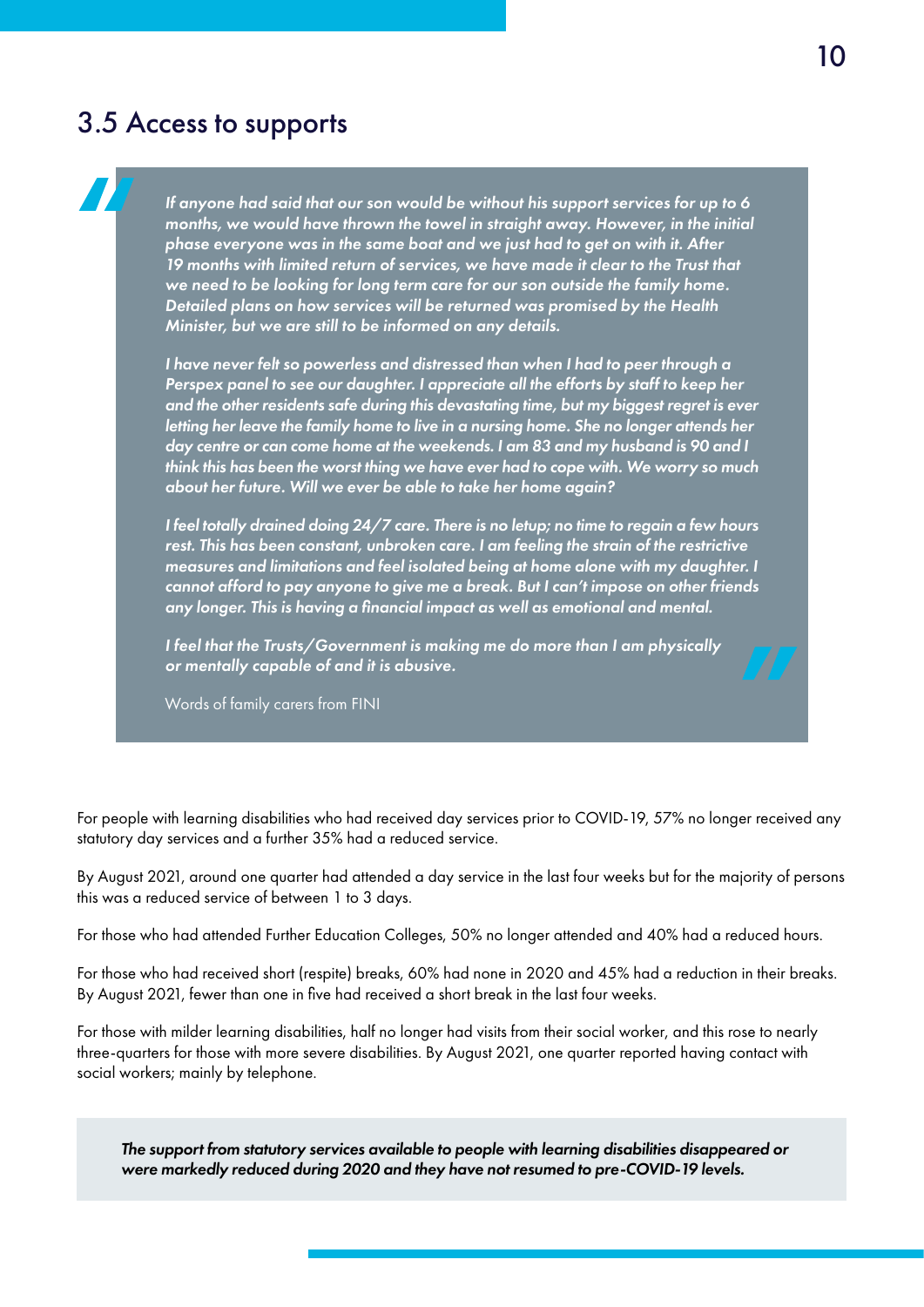### 3.6 Impact on carers

*Our worst nightmare began on the 24th March 2020. The day we were told it was lockdown in our daughter's residential home. The day her life and ours changed forever. Firstly, came the fear, then the danger to our daughter's health and wellbeing. We knew from that day things would never be the same again in our lifetime.* 

*We are both in our late 70's. We almost collapsed with the pain and fear in our hearts for our very dear and special vulnerable wee daughter.* 

*The two of us held onto each other as we stood in the kitchen trying to understand the feelings of helplessness and the enormity of what lay ahead.* 

*Our daughter aged 51 is confned to a wheelchair and completely dependent on others to keep her healthy and safe and happy 24/7. She has severe learning disability, epilepsy and cerebral palsy and many other medical problems. How would she cope? We had never ever felt so helpless, so fearful or distraught. We couldn't reach out to her, touch her, or give her a hug. We did try to talk through a window, but it was impossible to make ourselves heard due to the traffc from a main road nearby. We did try to see each other on video calls but that was very diffcult due to poor signal. It broke our hearts watching her become a little prisoner in a care home and a care system not ft for adults like our daughter.* 

*Is this the 21st Century? Why are adults with a severe learning disability so totally misunderstood, neglected, ignored, and don't have a voice?* 

*To this day our nightmare continues! Our daughter no longer has access to her outside world. The bus doesn't arrive anymore to take her to the day centre she attended fve days a week. The special place she went to be with her friends and the staff who taught her so much and were such an important part of her little life. Instead, she mostly spends every day now fully vaccinated in a room looking at the TV with other residents and trying to understand why they've been forgotten.* 

*She is living her own nightmare each and every day.* 

Words of one family carer from FINI

In December 2020, one quarter of carers reported that they had diffculty fnding accurate information about how COVID-19 affected them. A further quarter had some diffculties. The same pattern was reported in August 2021.

The most frequently reported ways that family carers' health had been affected by their caring role in the last four weeks during 2020 were general feelings of stress (65%), feeling tired (64%) and disturbed sleep (57%). Similar percentages were reported in August 2021.

One in seven carers reported having to contact their own GP in the last four weeks regarding their own health in 2020 and also in August 2021.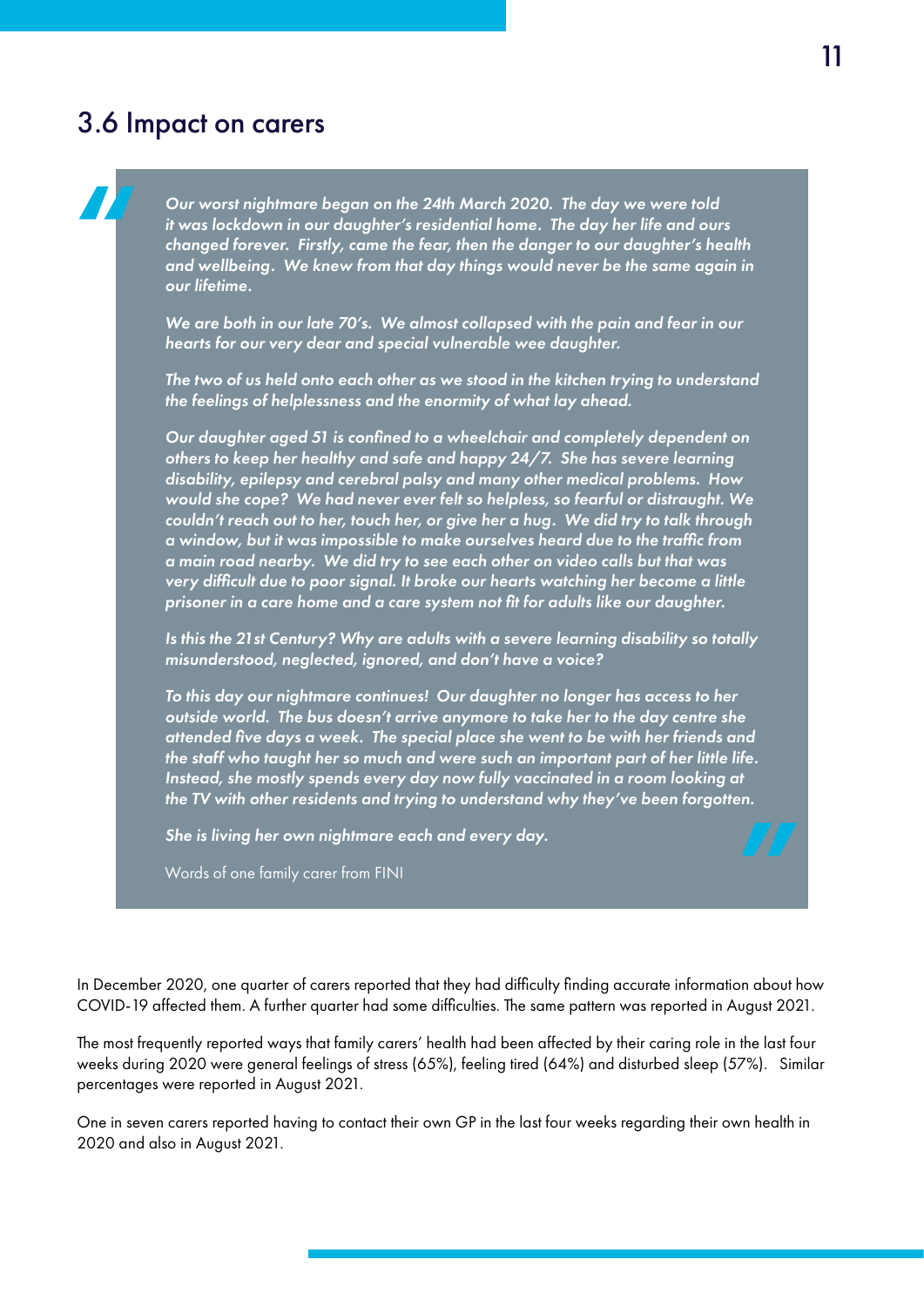When family carers were asked what would make their life better right now, a common response was that having some respite from caring, with many participants indicating that they had not had a proper break, or any "me time" for a very long time.

*Family carers have had to take on increased caring roles on a 24/7 basis for much of 2020 and this is continuing into 2021 as service reductions persist.* 

## 4.0 Policy and Practice Issues that need to be addressed

The fndings from this study, alongside those from other reviews undertaken in Northern Ireland (see Appendix 2) and the international evidence-base, suggest the following policy and practice issues need to be addressed.

• Learning disability services need to be better prepared to cope with emergencies, such as COVID-19 and future pandemics. This includes related issues such as staff shortages which at the time of writing seems to be a current and critical threat.



- The public health response to a health emergency needs to take account of the impact on people's social and emotional wellbeing, their quality of life, and their rights to equality of treatment and opportunity. This is particularly true with vulnerable groups such as people with learning disabilities who are already more likely to experience loneliness, social isolation, and barriers to accessing healthcare.
- Social care services in Northern Ireland were already over-stretched and under-funded prior to COVID-19. The recommendations around Transforming Social Care that are longstanding, need to be speedily implemented as emphasised in the recent UK Parliamentary Joint Committee into the response to Coronavirus. The fear is that any additional resources will continue to be directed to acute health services.
- Learning disability services in Northern Ireland are still overly reliant on congregated residential and day services rather than offering person-centred, individualised supports. It is the latter that have been more resilient in keeping people safe during COVID-19 and in providing continuity of diverse supports during lockdowns. This is evident in reviews undertaken of the services provided by the voluntary sector in N. Ireland.

*I feel they are using the pandemic as an excuse to cut services and save money. There has been a lack of initiative to provide alternative services to compensate for reduced day centre hours and respite for adults. If special education schools could do it why not social care services for adults with learning disabilities.* 

*I feel that the Trusts/Government is making me do more than I am physically or mentally capable of and it is abusive.* 

Words of family carers from FINI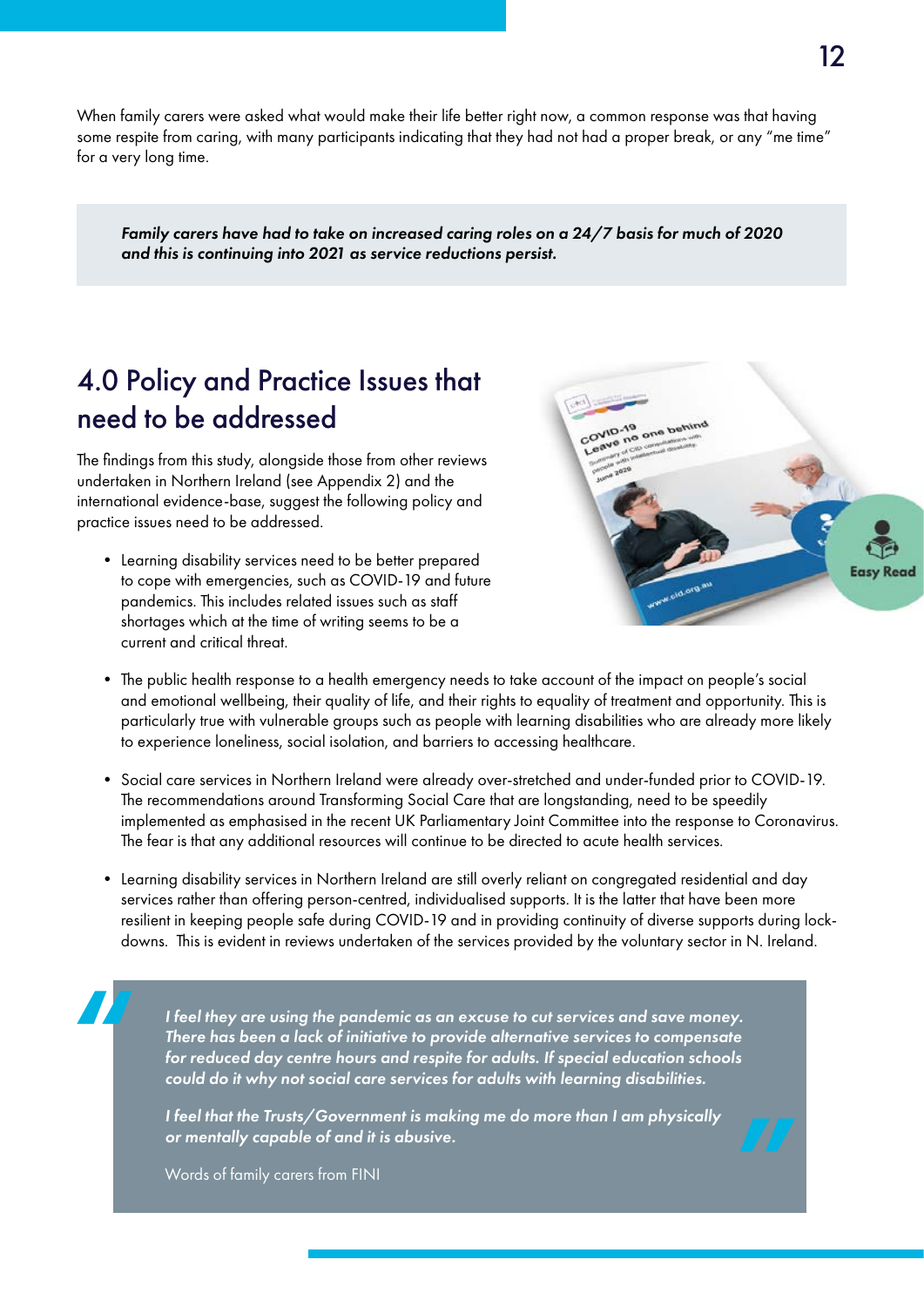## 5.0 Recommendations

# 5.1 Preparing for further COVID-19 outbreaks and lockdowns

Official guidance from government agencies in relation to COVID-19 should be reviewed to ensure that it considers the needs of persons with learning disability and their carers.

- This review should be undertaken in consultation with family carers, those managing services for persons with learning disability, and it should be informed by available guidance from other jurisdictions and professional bodies.
- The guidance should be consistent across all agencies.
- This guidance must be presented by services to the persons with learning disabilities, family carers and frontline staff in accessible language and using various modes of communication and technology.

Services need to have in place individualised and service contingency plans for the continuation of supports to each person with learning disabilities to whom they provide services.

- Similar plans should be drawn up for supports to be provided to family carers.
- The plans must include access to PPE and the management of staff absences.
- These plans should be based on assessments of managed risks that balance the safety of persons with their emotional and social wellbeing, and that of family carers. The plans should be agreed with regulators and contractors.

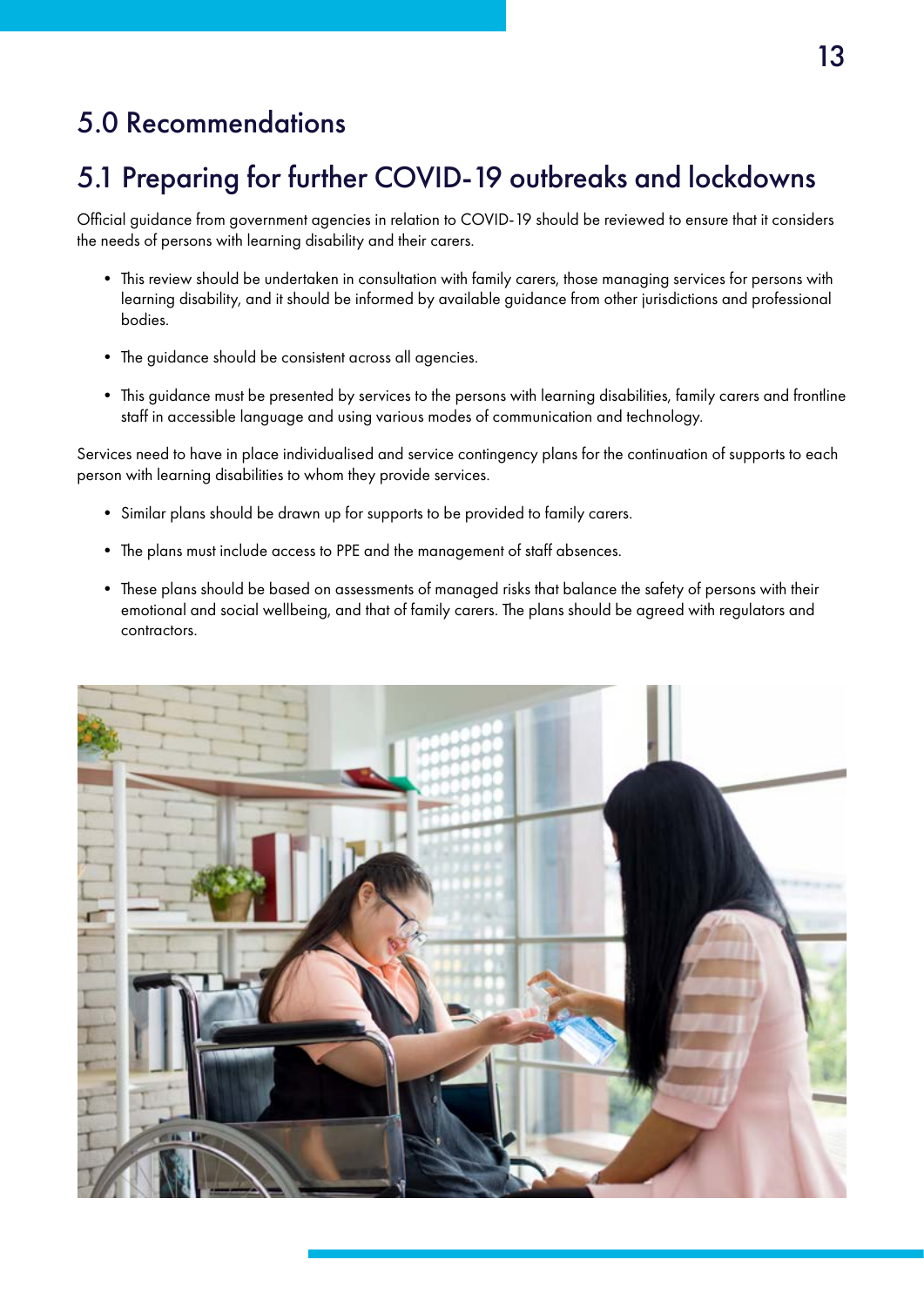## 5.2 Recovery planning

As a matter of urgency, inter-sectoral plans based on a dynamic risk assessment need to be developed for the resumption of supports to family carers and their speedy implementation.

- These plans must involve family carers in their design.
- This work needs to be continued beyond COVID-19 as it forms a key element of the reform of adult social care and the supports provided to family carers of people with learning disabilities.
- Existing policy documents revised and extended as needed can guide this work which should be informed from experiences in neighbouring jurisdictions.
- Greater use should be made of self-directed supports and personal budgets that are more commonly used in Great Britain.
- The current crisis in workforce issues need to be addressed in partnership across all sectors (statutory, voluntary and private) involved in the provision of services to people with learning disability; starting with the workforce issues arising from COVID-19. The establishment of the Social Care Fair Work Forum is welcome, but its work needs to be speedily progressed.
- account of the proposals contained in the reform of social care in the Power to People Report (see Appendix 3). • This work must address the wider issues around disparities in terms and conditions across the sector and take

### 5.3 New models of service provision

The Department of Health should ensure that the proposed New Service Model for Learning Disability Services being developed by the HSC Board is validated with persons with learning disabilities, family carers and current service providers.

Two major gaps need to be urgently addressed. First, guidance is needed on the partnerships that are required to underpin the model in line with the Department's Co-Production Guidance. Second, fnancial analyses are needed as to how the model will be funded; from the redeployment of existing resources as well as the new resources required.

- The model should contain proposals that direct commissioners of services to shift from congregated service settings to person-centred, individualised services.
- Regulators and contractors need to agree on, and to support and endorse new models of service delivery and administration.
- Departmental oversight is needed to ensure that agreed policies are implemented. As this has failed to happen in the past, changes must be made in departmental responsibilities or in the delegation thereof.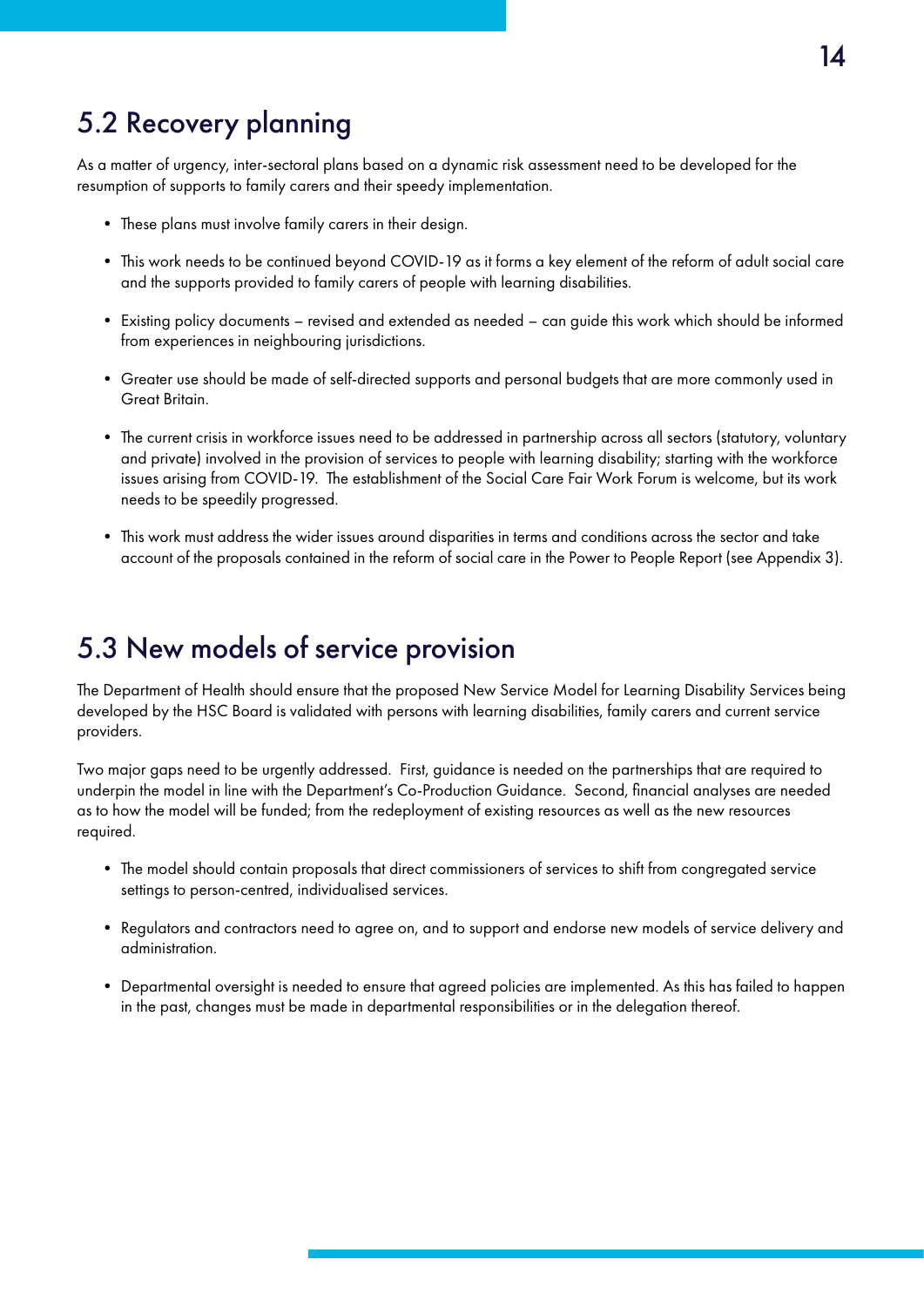## 6.0 Proposed next steps

Feedback sessions are being organised by each of the partner organisations in Northern Ireland. These will help to validate the content of the report and endorse its recommendations.

In late November the report will be circulated to all stakeholders in learning disability who have been previously informed about the study along with the media.

The report will be discussed with the NI Assembly, All-Party Group for Learning Disability on 3rd December 2021.

Similar reports for Scotland, Wales and England are in preparation and will be made available to provide a broader context for decision-making within Northern Ireland.

If invited, the team leading the study are happy to meet with Ministers, Committees, offcials to discuss the fndings and assist with future planning.